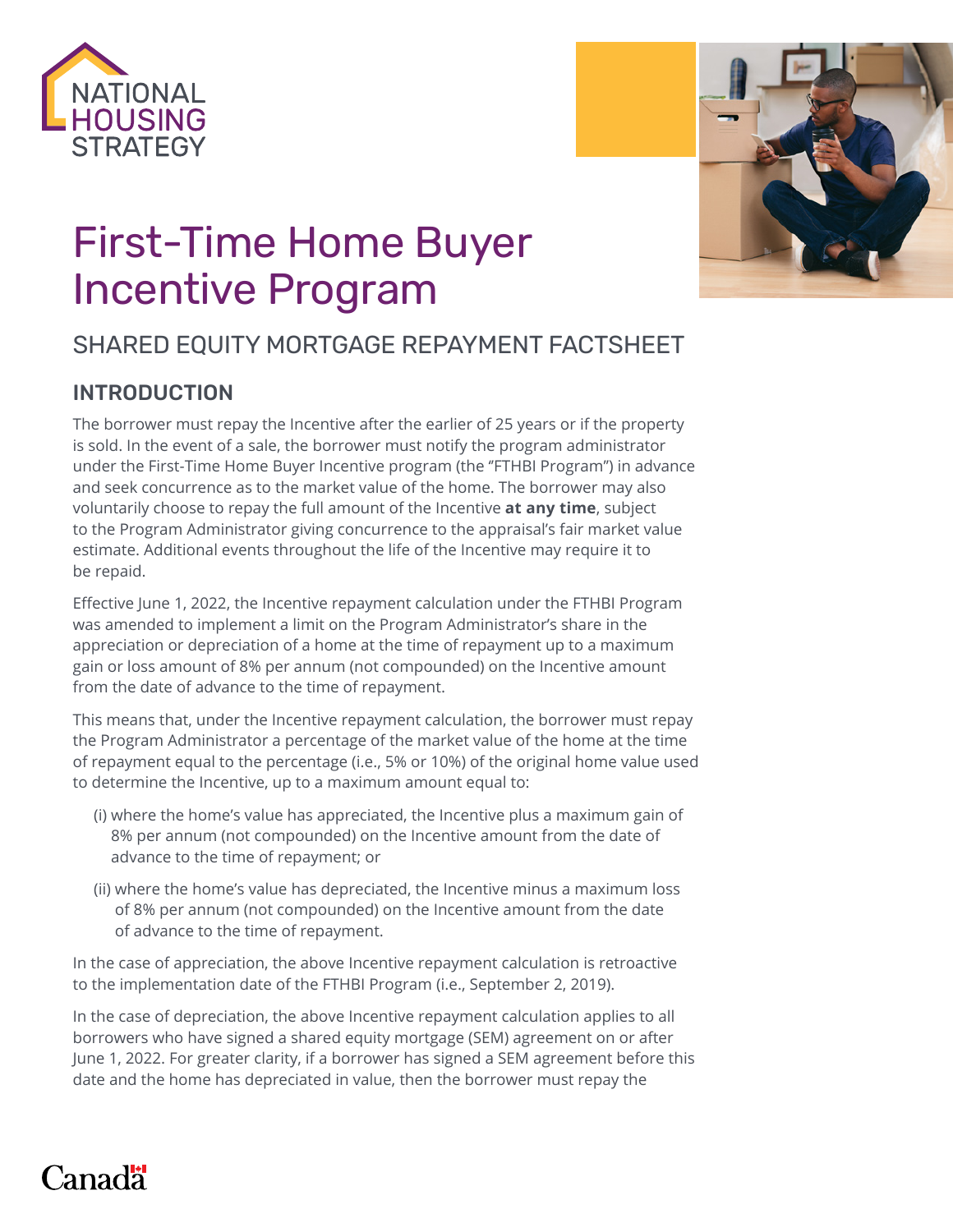Program Administrator a percentage of the market value of the home at the time of repayment equal to the percentage (i.e., 5% or 10%) of the original home value used to determine the Incentive.

The Program Administrator will share in any appreciation or depreciation based on the above terms and conditions, regardless of any borrower spending to improve the home.

The Homebuyer is also responsible for payment of administration costs - such as costs related to valuing the home at the time of repayment, default management costs and fees for discharging the Incentive.

#### WHAT TRIGGERS A REPAYMENT?

- The Incentive must be repaid at the end of the 25-year term or when the property is sold.
- You may be required to repay the incentive in certain circumstances relating to dissolutions of relationships/buyouts of borrowers, requirement of the Lender in the event of a refinance, etc. Please contact [FTHBI@cmhc.gc.ca](mailto:FTHBI%40cmhc.gc.ca?subject=) for clarification and guidance if you are making changes.

**Note:** The repayment amount is based on the property value at the time of the repayment. You may want to consider repaying your incentive before undertaking any major improvements to your property as these will increase the value of your home.

#### REPAYMENT PROCESS

#### **1. Notification**

The borrower (or their legal representation) must contact the Program Administrator to notify of their intention to repay. The Program Administrator can be contacted by phone (1-877-884-2642) or by email [\(FTHBI@cmhc.gc.ca\)](mailto:FTHBI%40cmhc.gc.ca?subject=) to obtain further instructions.

## **2. Property Valuation**

The borrower must provide the Program Administrator with documentation supporting the current market value of the property at the time of the repayment (i.e. agreement of purchase and sale documents or an appraisal that complies with program requirements).

#### **a) Early voluntary repayments and repayments at the 25-year mark**

The Incentive amount must be determined using the **fair market value** of the property. An independent third-party appraisal performed by an appropriately qualified real estate appraiser must be obtained at time of repayment.

#### **How to choose the right appraiser to complete a third-party appraisal?**

The appraiser must be a member in good standing of a trusted and recognized Canadian professional association, must hold a professional title (OEAQ, AIC, CNAREA) and must have professional liability insurance coverage against errors and omissions. The report must be prepared according to industry standards (The AIC or OEAQ template or forms must be used) and must meet the requirement outlined in the FTHBI – Operational Policy Manual (Appendix A: Terms of Reference for Appraisers).<sup>1</sup>

#### **b) Sale of the property**

In the event of a repayment triggered by the sale of the property, the Incentive amount must be based on the **market value** of the property at the time of sale, which generally would be supported by the purchase price as stated in the purchase and sale agreement. In the case where the sale is non-arm's length to the borrower, an independent third-party appraisal performed by an appropriately qualified real estate appraiser must be obtained.

<sup>1</sup> A simplified appraisal checklist can also be found here: <https://assets.cmhc-schl.gc.ca/sites/place-to-call-home/fthbi/fthbi-appraisal-checklist-en.pdf>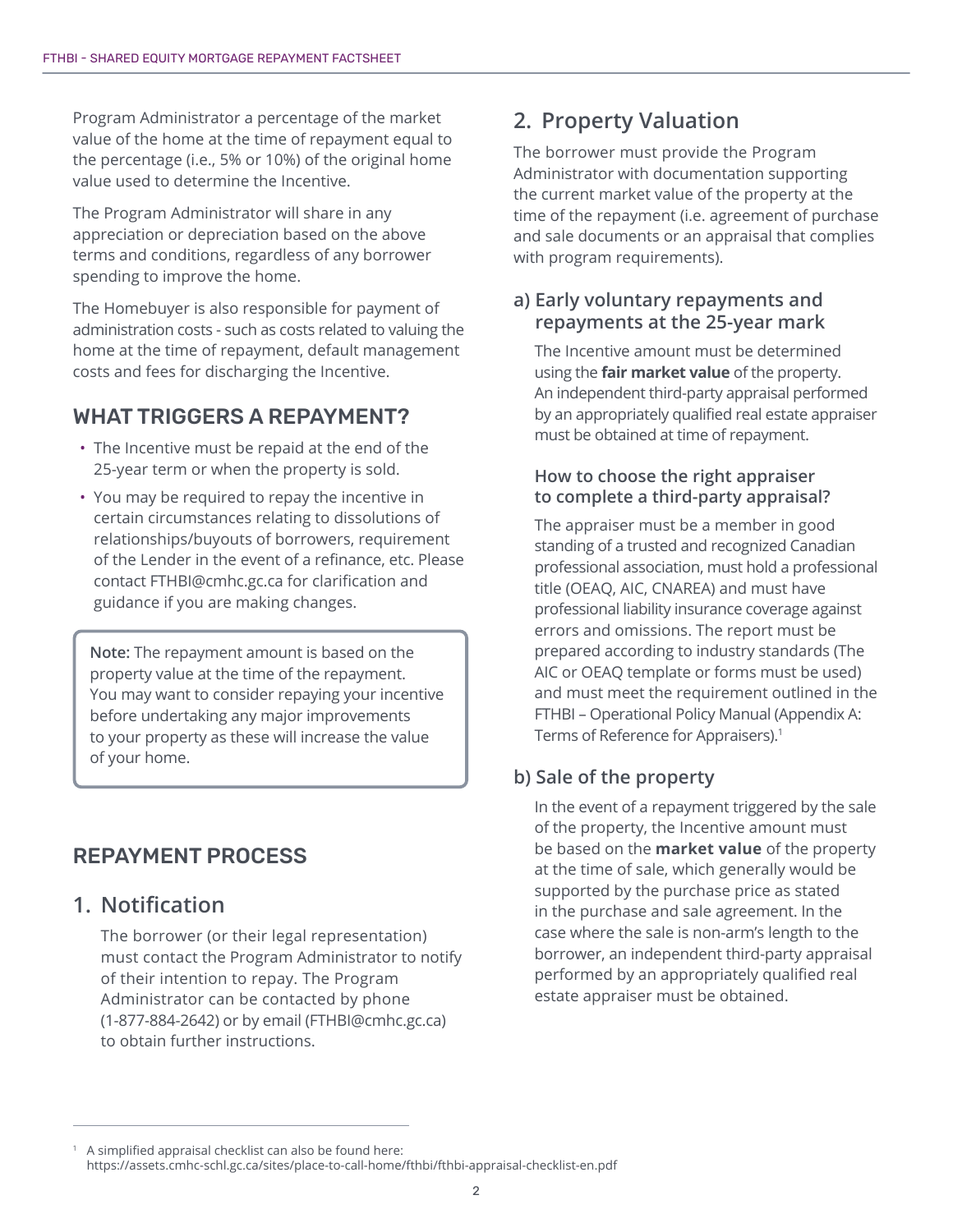Where differing opinions of value exist, the Program Administrator at its own cost, reserves the right to obtain an independent third-party appraisal to ensure the valuation reflects fair market value.

#### **3. Review**

The Program Administrator will review the documentation provided and send an invoice with payment instructions to the borrower

#### **4. Discharge**

Once the payment has been made in full, the Program Administrator will work with the borrower (or their legal representation) in accordance with municipal/provincial laws to complete the discharge of the Shared Equity Mortgage.

#### REPAYMENT CALCULATION EXAMPLES\*\*

#### **Scenario 1: Increase in market value – Resale Home Purchase (5% share) – Shared Equity Amount owed when home sold after 5 years:**

| <b>Information</b>                                                                                                                                                                                        | Amount    |
|-----------------------------------------------------------------------------------------------------------------------------------------------------------------------------------------------------------|-----------|
| Original Home Value                                                                                                                                                                                       | \$400,000 |
| Incentive (original home value (\$400,000) x 5%)                                                                                                                                                          | \$20,000  |
| Fair market value at sale of the home                                                                                                                                                                     | \$480,000 |
| Shared Equity Amount*                                                                                                                                                                                     | \$4,000   |
| * The Program Administrator's gain will be the lesser of:<br>(i) The Shared Equity Amount:<br>$\rightarrow$ (fair market value (\$480,000) – original home value (\$400,000)) x 5% = \$4,000<br><b>OR</b> |           |
| (ii) The Maximum Shared Equity Gain Amount:<br>$\rightarrow$ (Incentive (\$20,000) x 8% x 5 years) = \$8,000                                                                                              |           |
| Amount to repay to the Program Administrator<br>→ Incentive (\$20,000) PLUS Shared Equity Amount (\$4,000)                                                                                                | \$24,000  |
| (plus any Additional Costs due at the time of repayment, if applicable)                                                                                                                                   |           |

**Please notify the Program Administrator at least 10 business days prior to the repayment (or sale closing date)**